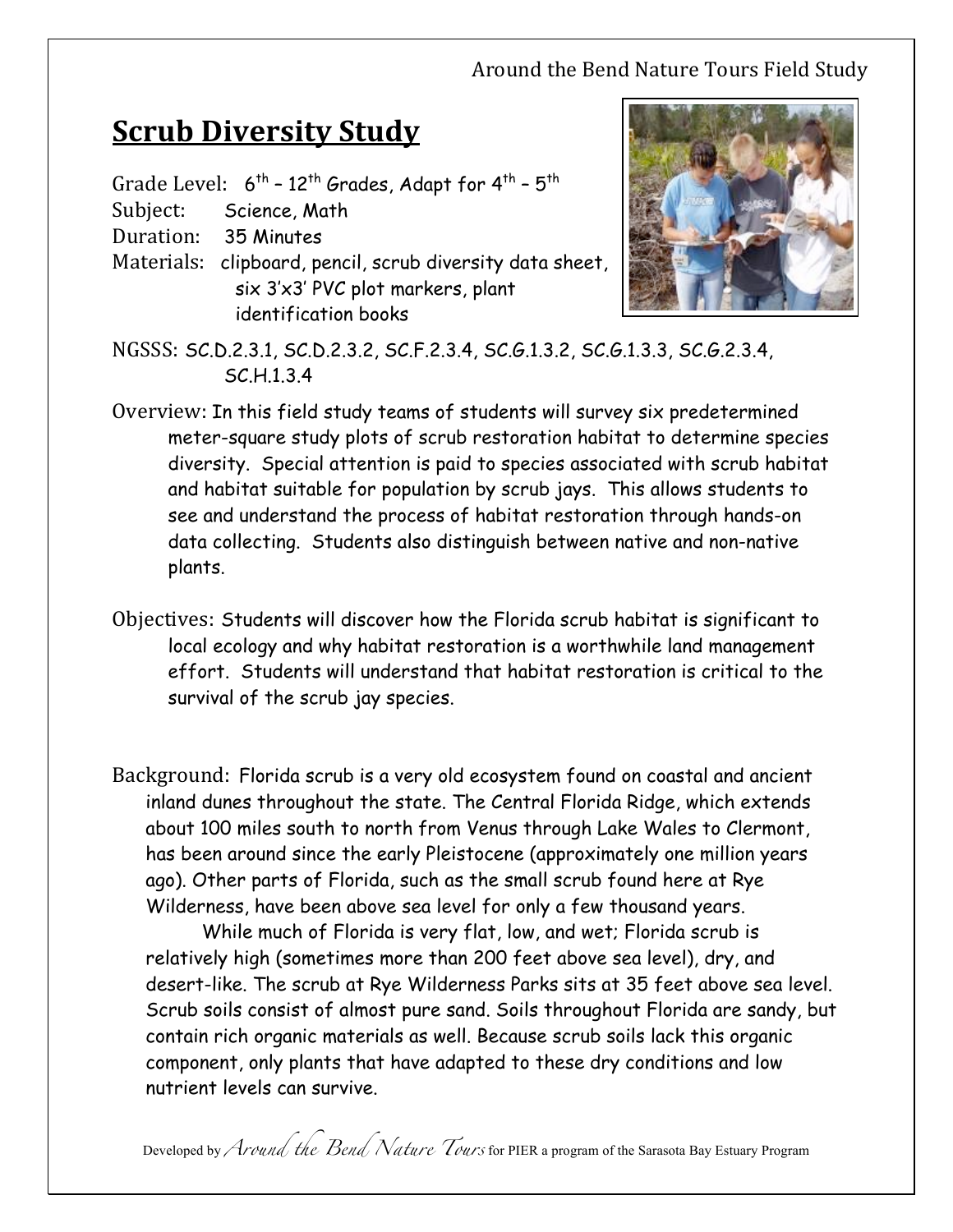## Around the Bend Nature Tours Study Scrub Diversity Study (continued)





Historically, wild fires started by lightning strikes periodically burned, yet regenerated patches of the Florida scrub. Scientists believe that lightning fires were started in the scrub about every 5-25 years. These regularly occurring fires swept across the landscape in erratic patterns, keeping scrub relatively low and open and ensuring a mosaic of scrub that varied in stages of growth.

Florida scrub has a very distinct plant community dominated by shrubs and dwarf oak trees, with an occasional pine mixed in. Other plants typically found in scrub include low palmettos, hickories, and Florida rosemary. Scattered throughout the scrub are bright, open patches of bare sand dotted with small herbaceous plants and lichens.

The combination of plants that occur in scrub varies from site to site.

- $\epsilon$  Sand pine scrub is sometimes open and airy or forest-like with a dense overstory of mature sand pines and a shrub layer underneath.
- $\odot$  Florida rosemary scrub is found on more excessively drained sites in nearly pure stands. Groundcover consists of gray-green lichens.
- $\mathfrak{S}$  Oak scrub can be dense or open.
- ☺ Coastal scrub can be treeless.

Some of the shrubs, small plants, and trees that live in Florida scrub occur nowhere else in the world!

Living among the plants are many animals—mammals, birds, reptiles, amphibians, insects, and spiders. Among these organisms are forty species of plants, four species of vertebrates, and at least forty-six species of arthropods that are found in Florida scrub and nowhere else on earth. These species are well adapted to life in the dry, sandy nutrient-poor scrub soil.

Developed by *Around the Bend Nature Tours* for Manatee County Conservation Lands Management